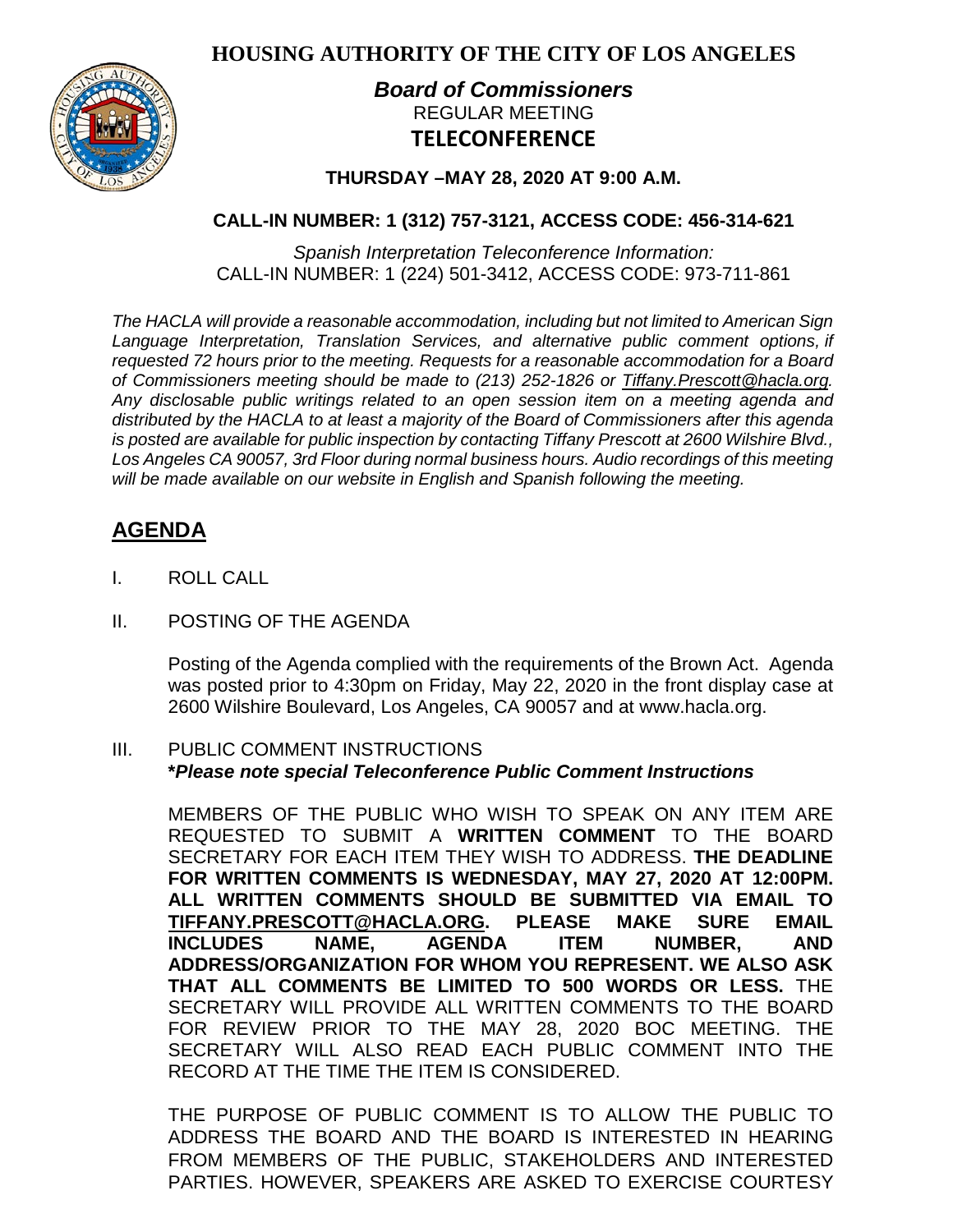AND CONSIDER THE RIGHTS OF OTHER SPEAKERS BY ADHERING TO THE SPECIAL TELECONFERENCE PUBLIC COMMENT INSTRUCTIONS AND IF POSSIBLE REFRAIN FROM UNNECESSARY REPETITION IN THEIR COMMENTS.

## IV. PRESIDENT AND CEO ADMINISTRATIVE REPORT

1. Monthly Oral Report

## V. BOARD BUSINESS ITEMS

- A. Items for Discussion
	- 1. Status of HACLA's Response to COVID-19
	- Contact: Douglas Guthrie, President and CEO Marlene Garza, Chief Administrative Officer
	- 2. Proposed Resolution Authorizing the President and CEO, or Designees, to Enter Into a Short Term Lease Agreement for One Year with Two Additional One-Year Options with the State of California's Department of Transportation to Manage Up to Twenty-Three Properties or Units as Emergency Shelter/Transitional Housing During the Term of the COVID-19 Crisis and Until Such Time as the Housing Authority of the City of Los Angeles Can Acquire These and Other State Properties to Serve as Permanent Affordable Housing or the Lease Terminates and to Expend Up to \$225,000 Annually for Potential Maintenance, Management or Associated Services Related to the Care and Oversight of these **Properties**

Contact: Jenny Scanlin, Chief Strategic Development Officer

3. Proposed Resolution Authorizing the President and CEO, or Designee, to Enter Into a Third Amendment to the Master Development Agreement By and Among the Housing Authority of the City of Los Angeles, Jordan Downs Community Partners, LLC, The Michaels Development Company I, L.P., Bridge Housing Corporation, Primestor Jordan Downs, LLC and Omnia 2020, LLC; a Supplemental Agreement for Additional Services and a Predevelopment Loan and Note in an Amount Not to Exceed \$1,838,100 with Omnia 2020, LLC; a License Agreement for that Portion of Property on or near the Jordan Downs Public Housing Site that Encompasses the Future Site of the Jordan Downs Community Center and Central Park; and the Execution of Related Documents and Agreements to Initiate the Design, Funding and Construction of the Jordan Downs Community Center and Central Park and to Undertake Various Actions in Connection Therewith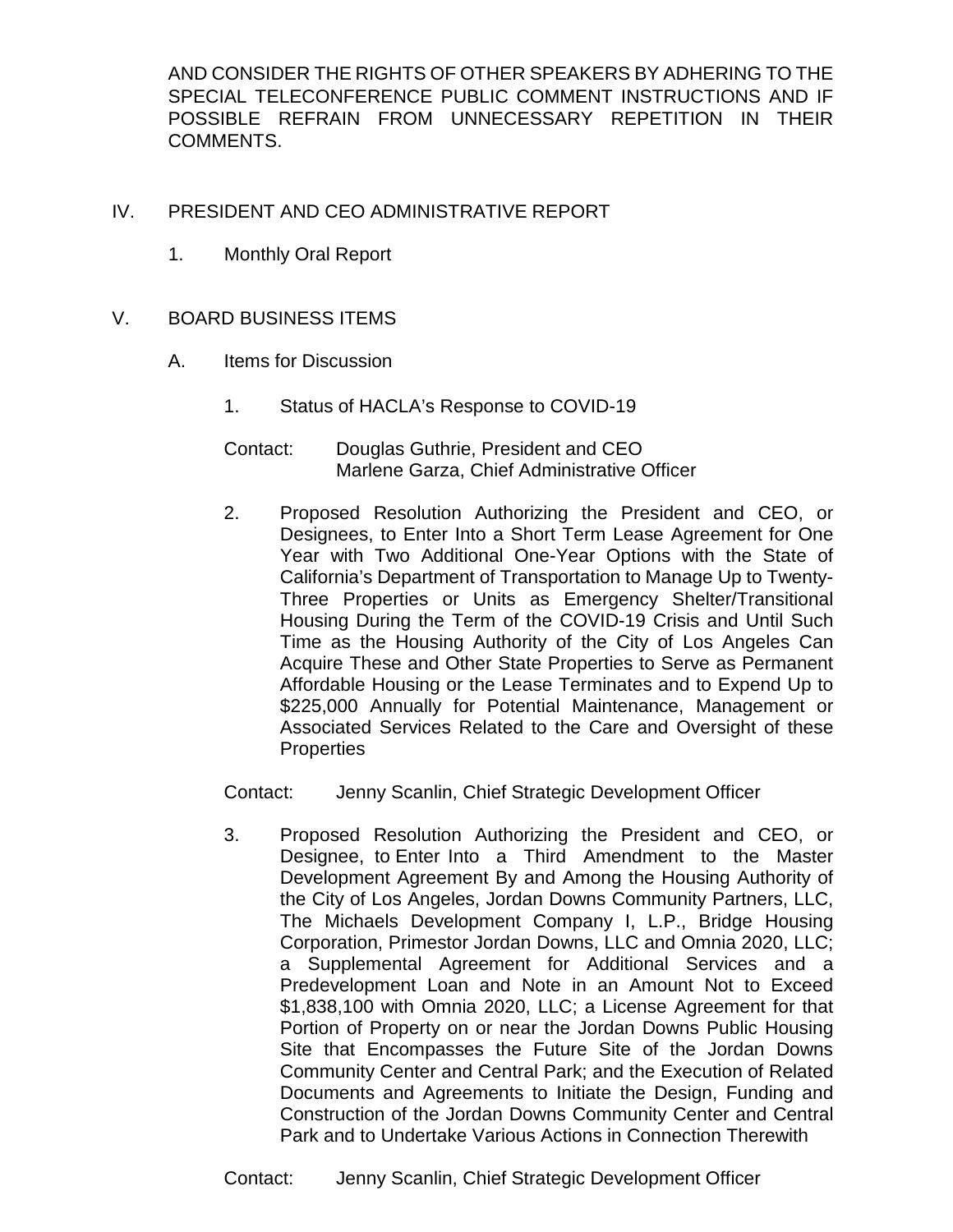- 4. Proposed Resolution Approving Revisions to the Section 8 Administrative Plan to Expand Eligibility for Low Income Families with Incomes Up to 80% of Area Median Income (AMI) for Newly Committed Project-Based Vouchers (PBV) Units, Protect Non-Public Housing Households Living on Public Housing Redevelopment Sites whose Units will Receive PBV, and Update PBV Provisions to Reflect U.S. Department of Housing and Urban Development (HUD) Guidance
- Contact: Jenny Scanlin, Chief Strategic Development Officer Carlos VanNatter, Director of Section 8
- 5. Proposed Resolution by the Board of Commissioners of the Housing Authority of the City of Los Angeles Approving a Name Change for Kids Progress, Inc., the Amended and Restated Articles of Incorporation and the Fifth Restated and Amended Bylaws to Align with HACLA's 25 Year Vision Plan and Fundraising Efforts and Approving and Authorizing the Execution and Delivery of Related Documents and Agreements and the Undertaking of Various Actions in Connection Therewith

Contact: Jenny Scanlin, Chief Strategic Development Officer

B. Consent Items

Routine business items are assigned to the consent agenda. These items will be approved by the Board in one motion. A Commissioner may request any consent agenda item be removed, discussed or acted upon separately. Items removed from the consent agenda for separate action will be considered in the "Excluded Consent Items" section below.

1. Proposed Resolution Authorizing the President and CEO, or His Designee, to Purchase One Year of Automobile Liability Insurance Coverage from Housing Authority Insurance Group for the Estimated Cost of \$324,300 and Execute Related Documents

Contact: Annie Markarian, Director of Labor and Employee Relations

2. Proposed Resolution Authorizing the President and CEO, or Designee, to Execute a Legal Services Contract with Reno & Cavanaugh, PLLC for an Initial One-Year Term with Four (4) One-Year Options to Renew for a Total Contract Amount Not to Exceed \$1,000,000

Contact: Howard Baum, Deputy General Counsel